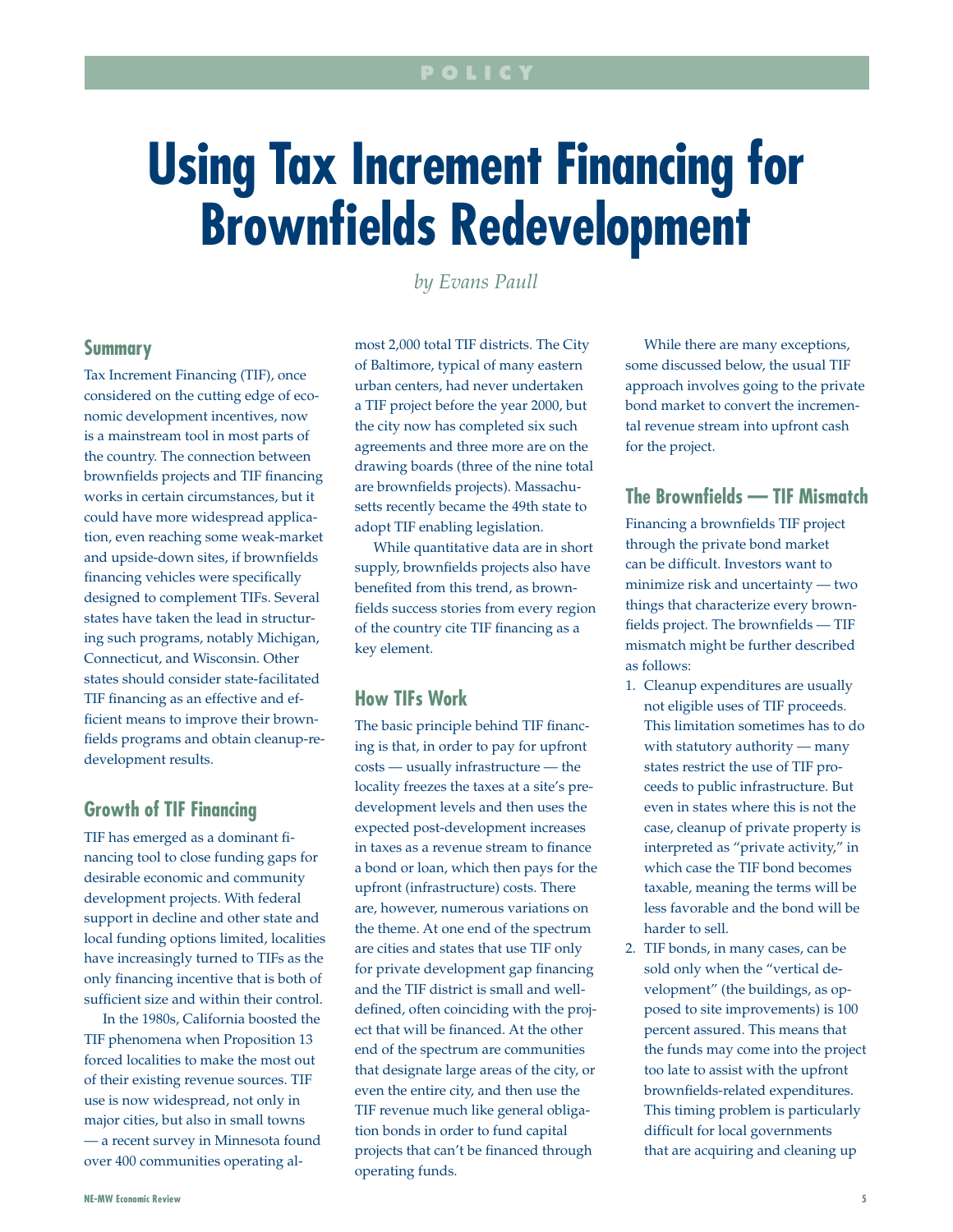# **p o l i c y**

brownfields without a committed end user.

3. The tax increments often are less than they should be for brownfields sites because the base property tax value usually does not reflect the impact of the contamination on the property's value.

These are not insurmountable problems — many brownfields projects work with TIFs that only assist with the infrastructure and only provide funding when vertical development is ready to proceed. However, brownfields development could get a real boost if states designed their TIF authority and financing programs in order to facilitate the brownfields-TIF connection. A number of states have done exactly that.

The state that has been involved the longest and has the most tools in place for making the TIF-brownfields connection is Michigan.

# **Michigan Brownfield Redevelopment Authorities**

TIF is the key element in Michigan's brownfield program. To encourage brownfield redevelopment, the Brownfield Redevelopment Financing Act (1996 PA 381, as amended) allows local units of government to establish a TIF district and capture the property tax increments to provide reimbursement for the costs of the eligible cleanup and site preparation activities. Local Brownfields Redevelopment Authorities (BRAs, the entities that govern the TIF plans) also may establish a Local Site Remediation Revolving Fund from surplus captured taxes in order to cover cleanup and site preparation at other designated properties in the BRA's jurisdiction.

## *Michigan's TIF-Complementary Financing Programs.*

Recognizing the mismatch between how the bond market works and how brownfields projects work, Michigan

created three alternative financing vehicles, including Brownfields Redevelopment Grants (BRG) and two loan programs — Brownfields Redevelopment Loans (BRL — for cleanup) and Revitalization Revolving Loans (RRL — for demolition and site preparation).

**Brownfields development could get a real boost if states designed their TIF authority and financing programs in order to facilitate the brownfields-TIF connection.** 

The two loan programs are designed to work with TIFs, as they feature flexible repayment terms, such as no payments due for the first five years and 2-percent interest rates. These terms are an ideal match with front-loaded, long-lead-time brownfields projects. Notably, the RRL funds demolition and site preparation because Michigan recognized that brownfields projects often involve financing gaps that are due to a whole set of site conditions, not just cleanup.

The developer also may apply for a Single Business Tax (SBT) Brownfield Redevelopment Credit, which boosts the state's participation in a project. This credit can total 10 percent of any innocent party's development (not cleanup) costs, up to \$1 million.

With Michigan's BRG grant program, its two TIF-oriented loan programs, and the SBT tax credit, Michigan has an impressive arsenal to close financing gaps on brownfields projects. However, all but the SBT are now endangered as funding through

the Clean Michigan Initiative has been exhausted and renewal is uncertain.

#### *Michigan — Results.*

There are 261 BRAs in Michigan. The state's brownfields incentives have provided \$120.7 million for 296 projects statewide since program inception in 1998. Although there is no comprehensive accounting of impacts, a typical example might be the City of Grand Haven, which is using BRA TIF financing for three projects:

- **n** *Grand Landing*: The project is a \$70-million residential/mixed use redevelopment of a former tannery. A \$2-million cleanup has been financed through a \$1-million state grant and a \$1-million state loan to be paid back through BRA TIF;
- n *Challenge Shop:* This \$11-million redevelopment for industrial/commercial/office use includes \$3.9 million in remediation/site preparation that the developer will recoup through the BRA TIF.
- n *City-owned property at Jackson Street and Beacon Boulevard:* Plans call for a mixed-use development, projected at \$50 million in new private investment. The city is utilizing BRA tax capture to finance \$10.4 million in site/infrastructure work.

# **Other State Programs that Work with TIFs**

A number of other states have adopted measures that are designed to encourage the use of TIF mechanisms for brownfields. These include:

## *Wisconsin's Environmental Remediation Tax Incremental Financing*

This program represents a new twist on previous Wisconsin TIF authority, which was already one of the more permissive. Wisconsin law allows TIF funds to flow back to the developer for a variety of allowable development costs (not limited to public in-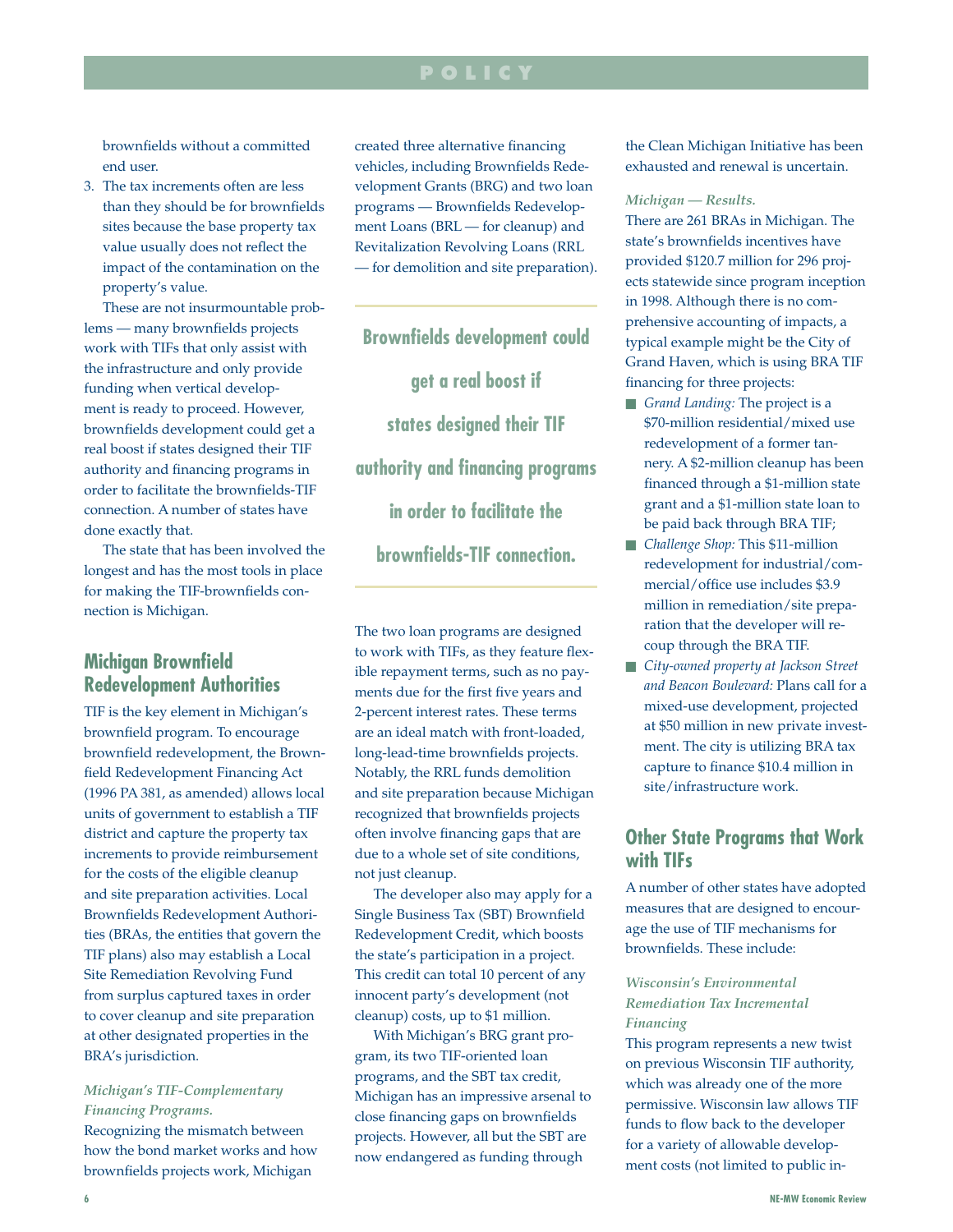# **p o l i c y**

frastructure.) The application of TIF to brownfields sites (under either the new Environmental Remediation authority or under the previous TIF authority) involves three basic models:

- $\blacksquare$  Locality advances cleanup/site preparation funds to the developer from a previously authorized general obligation (GO) bond issue and then reimburses itself from the tax increments;
- Locality takes the proposed project to the bond market, as a revenue bond, to raise the upfront funds for the project; advances the bond funds to the developer; and then reimburses itself from the tax increment;
- $\blacksquare$  Developer finances the cleanup/site preparation from private sources, and the city agrees to devote the tax increment to re-pay part or all of the developer's investment.

## *Connecticut's Brownfields Redevelopment Authority (CBRA)*

CBRA offers financing for brownfields remediation through its parent organization, the Connecticut Development Authority (CDA). Grants up to \$10 million (derived from the TIF) are available to investors, developers, and business owners who undertake brownfields redevelopment projects. CDA has pre-existing bond funds that are used for this purpose. The grant proceeds can be used for any expense directly related to the remediation of the project, and the project can be located anywhere in Connecticut. Municipal authorities must agree with CBRA as to the allocation of incremental tax revenues. The allocation is the key factor in determining the amount of the grant.

A typical site might involve: an improvement that will generate \$100,000 in new annual taxes; an agreement by the city to devote 50 percent of the incremental taxes for 10 years to the TIF; the delivery by CBRA of \$500,000 (minus fees) to the developer for the

**Because the ultimate security for a HUD 108 loan is the city's Community Development Bock Grant allocation, HUD views a TIF deal with much more flexibility than the bond market.** 

cleanup costs. CBRA accepts the risk that the project will not perform, effectively shifting risk away from both the community and from the developer.

*Pennsylvania's Tax Increment Financing Guarantee Program* This program is designed to assist local TIFs that qualify under a strict definition of blight removal. The state's guarantee, up to \$5 million per project, can serve as an important credit enhancement that can make the difference between a feasible and an infeasible project. TIF proceeds may be used for infrastructure and environmental remediation costs. The state gives priority to brownfields sites as one of several program criteria. The program is funded to provide \$100 million total in guarantees.

## *Minnesota's Hazardous Substance Subdistricts*

This program permits the frozen tax value — or "base" value — in a subdistrict to be reduced or "writtendown" by the cost of cleanup, thus increasing the increment. This increased increment creates an interesting option for sites where development may be years off. A tax increment can be generated without any vertical development — the increment is the

difference between the adjusted base (adjusted for cleanup costs) and the previous base.

# **Creative Solutions in Mississippi — Bringing State Tax Revenues to a Deal**

Most TIF projects work with local property taxes as the revenue stream, but for some projects, that is not enough to cover a financing gap. Such was the case for a 540-acre formerchemical plant on the Mississippi River in Vicksburg, Mississippi. Under an agreement adopted under special legislation by the Mississippi state legislature, all state taxes (sales, income, and franchise taxes) will be rebated to the developer for ten years or 2½ times the cleanup costs, whichever is less. With this financing in place, Silvertip Properties (the developer) is proceeding with an \$8-million cleanup, which is paving the way for a planned resort and casino.

# **Using Federal Programs with TIF on Brownfields Sites**

The two federal programs that have been successfully matched up with TIF financing on brownfields sites are HUD 108 and the Environmental Protection Agency's (EPA's) Brownfields Cleanup Revolving Loan Fund (BCRLF).

### *HUD 108*

At least two cities — Baltimore and Chicago — have successfully carried out brownfields projects using HUD 108 with TIF repayment. Because the ultimate security for a HUD 108 loan is the city's Community Development Bock Grant allocation, the Department of Housing and Urban Development (HUD) views a TIF deal with much more flexibility than the bond market. A HUD 108 loan can be interest-only for several years, an important advan-